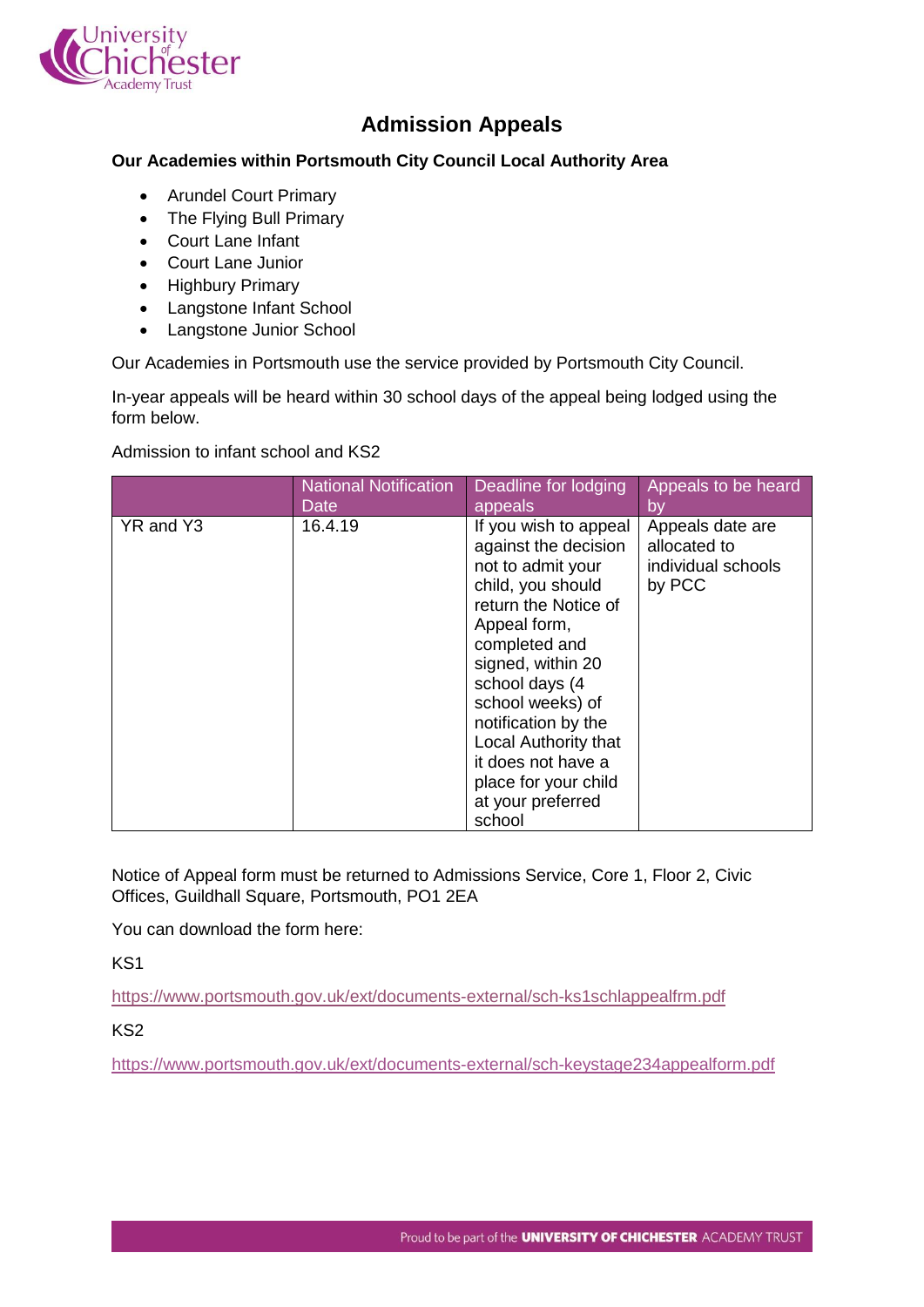

## **Our Academies within Hampshire County Council Local Authority Area**

- Berewood Primary
- Bordon Junior School
- Mill Chase Academy
- Frogmore Junior

Our Academies use Hampshire County Council Independent Appeals Service.

In-year appeals will be heard within 30 school days of the appeal being lodged using the form which can be found:

<https://www.hants.gov.uk/educationandlearning/admissions/guidance/appeals#step-1>

|                   | <b>National Notification</b><br><b>Date</b> | Deadline for lodging   Appeals to be heard<br>appeals | <b>b</b>          |
|-------------------|---------------------------------------------|-------------------------------------------------------|-------------------|
| Year <sub>7</sub> | 1.3.19                                      | 29.3.19                                               | 7.5.19 to 24.5.19 |
| YR and Y3         | 16.4.19                                     | 16.4.19                                               | 17.7.19           |

Appeals lodged after the deadline will be heard during the above dates if possible, or within 30 school days of the appeal being lodged.

For late applications, appeals will be heard within 40 school days from the deadline for appeals being lodged where possible, or within 30 school days of the appeal being lodged.

Appellants will be sent notification of the date and location of their appeal at least 10 school days in advance of the hearing.

After an appeal has been lodged, appellant's wishing to submit additional paperwork must ensure that it is received by the Independent Appeals Service no later than 10 working days before the hearing. Evidence submitted after this date may not be considered.